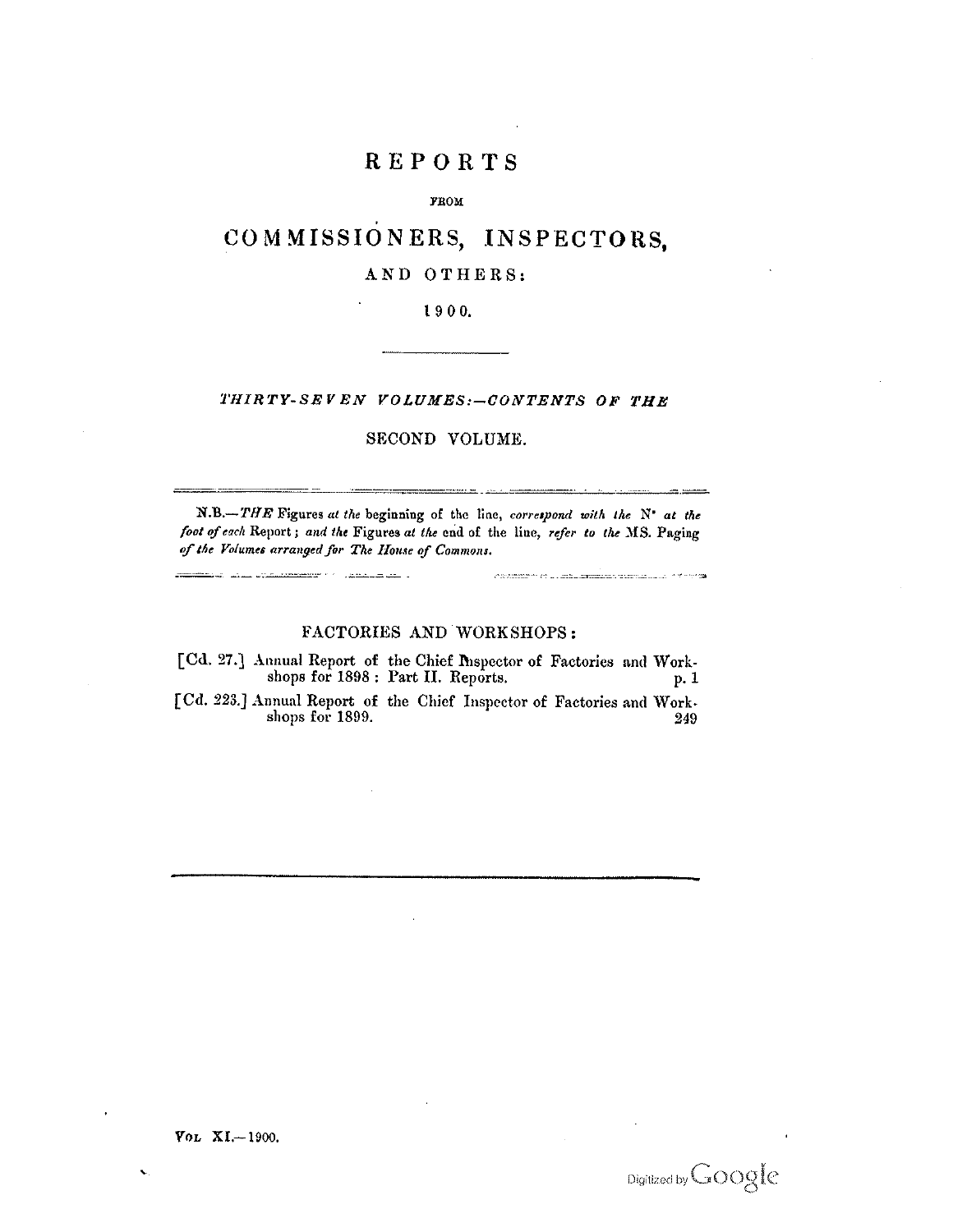19. The employer is bound himself, or by his agent, to keep a register of the employment and health of his  $\blacksquare$ orkera

The register must contain :-

- (1) Christian and surname, age, domicile, date of first employment, and nature of employment.
- (2) Name of the person responsible for the register.
- (3) Name of the doctor in charge of the workers.
- (4) Date and nature of any illness of the worker.
- (5) Date of recovery from illness of the worker.
- (6) Date and results of the monthly medical examination.
- 20. The employer must make Rules to be observed by workers on the following points :-

The workers must not bring food or spirits into the workrooms, nor partake of them there.<br>Meals must be taken only outside workrooms.

(2) The workers must wear overalls provided as directed.

(3) The workers may not enter the messrooms, or take meals, or leave the works until after they have removed their overalls, washed their hands and faces thoroughly, and rinsed out their mouths.

(4) Smoking, snuff taking, and tobacco chewing are forbidden to workers during working hours.<br>Workers breaking these Rules are liable to instant dismissal.

21. A copy of these Special Rules shall be affixed in every workroom, and in dressing-rooms and mess-rooms, in such a way as to be easily read.

22. In case of infringement of these Special Rules, the Police Authority is empowered to close the works, so far as affected by the infringement, until the place has been brought into conformity.

I have had to report to you more than once during the year, on receipt of complaints from (i) Place workers, of the hardship they felt it to be that they should be prohibited from taking meals in prohibit certain places, e.g., fur-pulling rooms, where they had formerly done so, no other place having<br>legally to be provided as a substitute. This has been a long standing grievance with rag-sorters, in Yorkshire and elsewhere although from time to time encouragement comes from stray employers, who, yielding to the Inspector's persuasion (or perhaps to the great difficulty of carrying on their works with aggrieved workers) provide some shed or covered corner where the women can safely sit in the mealtime. Too many cases remain unredressed, however, and<br>one hesitates therefore to press immediately the view that a *prima facie* case exists for this prohibition of work-rooms as meal-rooms in every case where provision of washing appliances is necessary on account of the dangerous substances handled. It seems strange, for example, that in the meantime the Inspector should have no legal power to require during meals the evacuation of work-rooms in the post-carrotting departments of a Hatters' Furriers, or the disccutting or enamelling rooms of a metallic capsule works. Much less is there any power to prevent irregular eating of food in those rooms during working hours.

#### Miss Squire reports as follows :-

"To prohibit the taking of meals in a factory or workshop without laying upon the occupier a legal<br>obligation to provide a suitable place in which food may be eaten, is unfortunately merely to substitute one set<br>of condit 's little bit of something brought from home' costs less than ever so cheap a meal at a coffee shop.

"To many, possibly the majority, of employers, the provision of a meal room in the factory naturally follows obedience to the Order of the Secretary of State prohibiting meals in certain processes, but there still remain

Miss Deane, however, reported cases during 1898 of old workwomen in the fur-pulling trade who wished to take the law in their own hands in an opposite sense, by positively declining to take their meals anywhere but in the dusty spot to which they were accustomed, and of them their employer seemed to stand in "wholesome dread."

Of all the dusty occupations which specially came under observation in 1898 three, in (m) Certain addition to china scouring, stand out on account of their easily demonstrated danger to the health of the workers, and because of ascertained cases of injury to bronchial tubes and lungs medically attributed to the employment of the sufferers. These occupations were asbestos sifting and carding, silk opening and combing, and hemp spinning. Although the dust inhaled in considerable quantities was necessarily injurious in a greater or less degree according to the constitution of the persons in question, it was found that with properly applied ventilation in some factories the occupations could be rendered comparatively innocuous. In the case of one particular asbestos works, which I visited with Miss Deane, far<br>from any precaution having been taken, the work (sifting, mixing, and carding) appeared to be carried on with the least possible attempt to subdue the dust; hand labour being used where mechanical contrivance was possible to obviate it, and no sort of ventilation being applied. One of the dustiest processes was carried on in a cellar. Recommendations were made for a scheme of applied ventilation to H.M. Inspector in charge of the districts in question, and the carrying out of the necessary works extended into 1899.

In the case of the silk mills, greatly increased injuriousness to the respiratory organs of workers of the excessive dust appeared to be coincident with recent introduction of an inferior quality of silk, in which, on the matter being referred to him, Dr. Legge found under the microscope débris containing hook-like structures from the horny skin of the pupa case of the silkworm, together with striated muscular fibres and other portions of the body of the larva.<sup>\*</sup>

\* For illustration see Dr. Legge's Report, Section on Dust, above.

prohibited<br>for meals,

dusty cooupations.